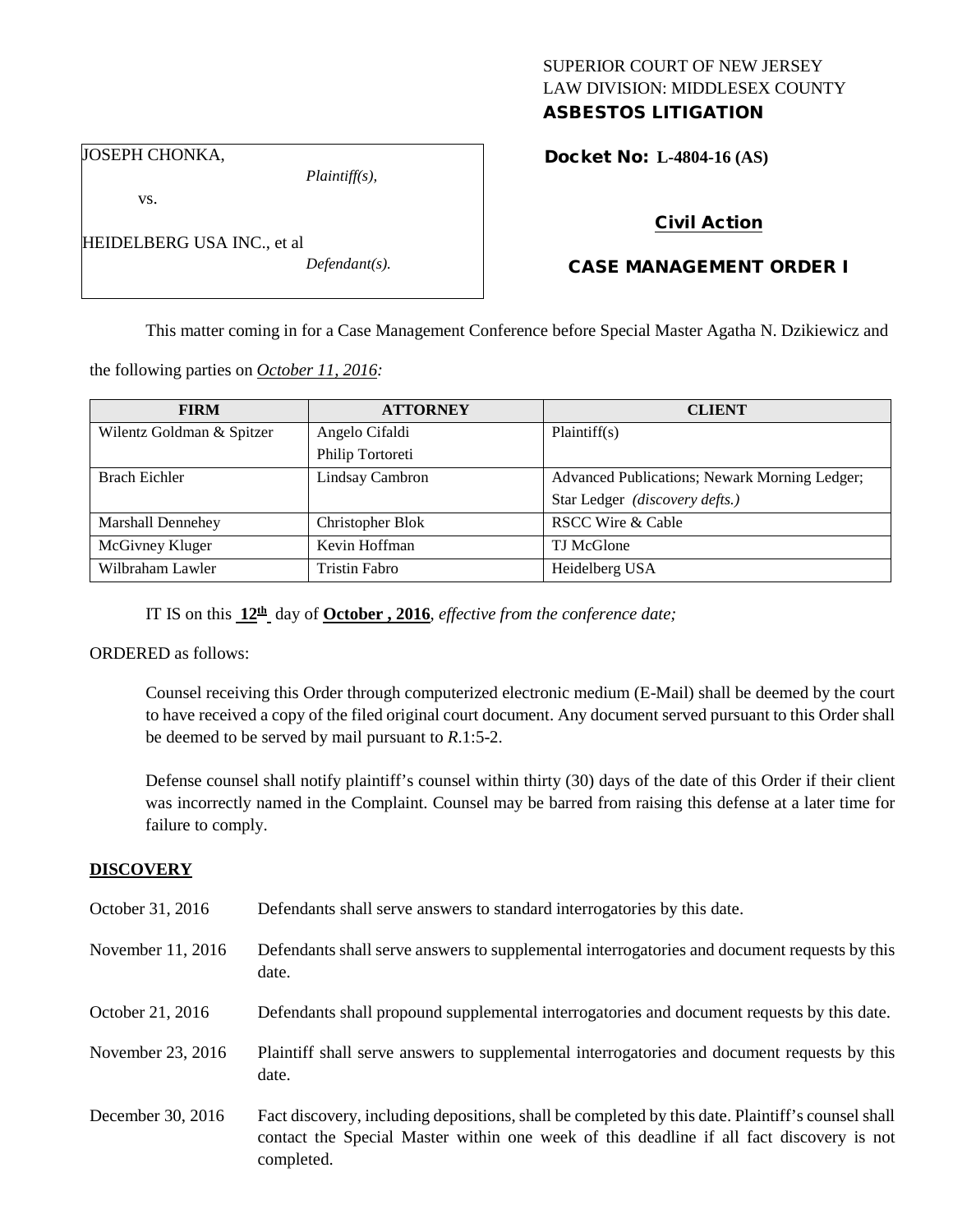### January 16, 2017 Depositions of corporate representatives shall be completed by this date.

# **EARLY SETTLEMENT**

December 9, 2016 Settlement demands shall be served on all counsel and the Special Master by this date.

# **SUMMARY JUDGMENT MOTION PRACTICE**

- January 20, 2017 Plaintiff's counsel shall advise, in writing, of intent not to oppose motions by this date.
- February 3, 2017 Summary judgment motions shall be filed no later than this date.
- March 3, 2017 Last return date for summary judgment motions.

## **MEDICAL DEFENSE**

October 31, 2016 Plaintiff shall serve executed medical authorizations (along with answers to interrogatories) by this date. December 30, 2016 Plaintiff shall serve medical expert reports by this date. December 30, 2016 Upon request by defense counsel, plaintiff is to arrange for the transfer of pathology specimens and x-rays, if any, by this date. March 20, 2017 Defendants shall identify its medical experts and serve medical reports, if any, by this date. **In addition, defendants shall notify plaintiff's counsel (as well as all counsel of record) of a joinder in an expert medical defense by this date.**

## **LIABILITY EXPERT REPORTS**

- February 16, 2017 Plaintiff shall identify its liability experts and serve liability expert reports or a certified expert statement by this date or waive any opportunity to rely on liability expert testimony.
- March 20, 2017 Defendants shall identify its liability experts and serve liability expert reports, if any, by this date or waive any opportunity to rely on liability expert testimony.

## **ECONOMIST EXPERT REPORTS**

- February 16, 2017 Plaintiff shall identify its expert economists and serve expert economist report(s), if any, by this date or waive any opportunity to rely on economic expert testimony.
- March 20, 2017 Defendants shall identify its expert economists and serve expert economist report(s), if any, by this date or waive any opportunity to rely on economic expert testimony.

## **EXPERT DEPOSITIONS**

March 31, 2017 Expert depositions shall be completed by this date. To the extent that plaintiff and defendant generic experts have been deposed before, the parties seeking that deposition in this case must file an application before the Special Master and demonstrate the necessity for that deposition. To the extent possible, documents requested in a deposition notice directed to an expert shall be produced three days in advance of the expert deposition. The expert shall not be required to produce documents that are readily accessible in the public domain.

\_\_\_\_\_\_\_\_\_\_\_\_\_\_\_\_\_\_\_\_\_\_\_\_\_\_\_\_\_\_\_\_\_\_\_\_\_\_\_\_\_\_\_\_\_\_\_\_\_\_\_\_\_\_\_\_\_\_\_\_\_\_\_\_\_\_\_\_\_\_\_\_\_\_\_\_\_\_\_\_\_\_\_\_\_\_\_\_\_\_\_\_\_\_\_\_\_\_\_\_\_\_\_\_\_\_\_\_\_\_